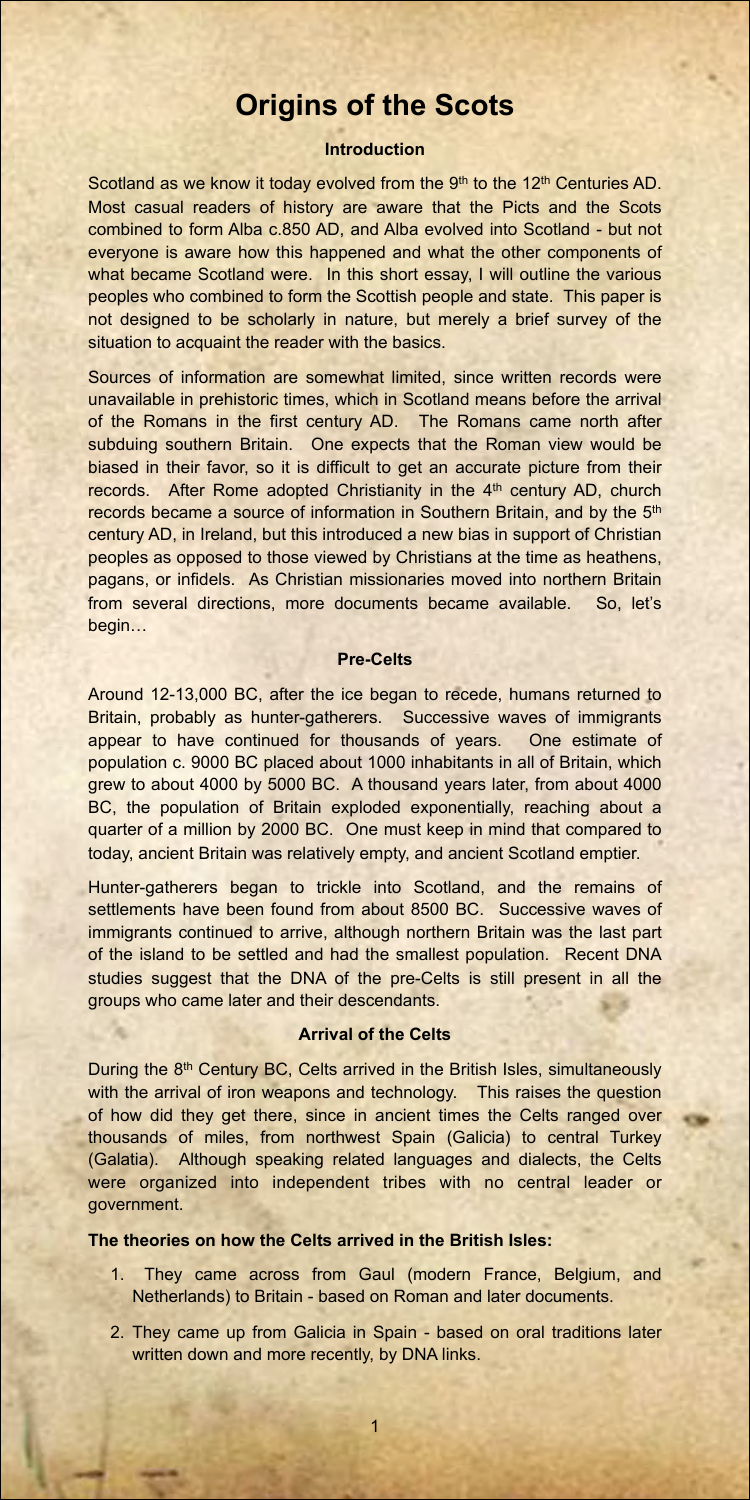3. They came over from north Germany and Scandinavia via the Shetland and Orkney Islands – based on oral traditions documented later.

# **Celtic Expansion into Southern Britain**

The Celts in Gaul spoke Brythonic (P-Celtic) languages, and moved across the English Channel and southern North Sea (called by some the German Ocean) to modern day England, Wales, and Southern Scotland.

# **Celtic Expansion into Ireland**

There are two theories about the Celtic settlement of Ireland by the Gaels (Goidelic – Gaelic - or Q-Celtic language speakers):

- 1. They split off from the Brythonic Celtic settlers of Britain, moved across the Irish Sea and Gaelic evolved into a separate language in Ireland.
- 2. The split into P-Celtic and Q-Celtic already began before the settlement of Ireland, and the settlers moved up from northwest Spain by boat. The evolution of Gaelic could have occurred in Galicia, or after the settlers arrived in Ireland. This is supported by genetic evidence and oral traditions written down in the Christian era.

**The Scots (Gaels):** The Romans called Ireland Hibernia, and the inhabitants Scotti - Hibernians, Irish and Scots were the same people. They called themselves Erse, which later became Irish. Scotti (Scots) from northern Ireland began moving into southwest Scotland (Argyll) perhaps as early as the  $3<sup>rd</sup>$  or  $4<sup>th</sup>$  centuries AD, but definitely by the  $5<sup>th</sup>$  century AD. Gaels from the sub-kingdom of Dal Riata in northeast Ireland emigrated to southwest Scotland, in what became Argyll "coast of the Gael"). The Scotti who moved into what becomes Scotland were called Irish as well as Scots by other inhabitants of Scotland, although eventually, well into the Middle Ages, Scot replaced Irish as the primary designation.





# **Dal Riata – Green, Pictavia -**

**Yellow Dal Riata - red, Pictavia – Blue, Strathclyde - Brown**

DALRIADA

Northern Hy Neill

NIDI

**The Picts:** The origin of the Picts has been and still is controversial. One theory is that they migrated from "Scythia", based on oral and later written tradition (primarily the Venerable Bede and his *Ecclesiastical History of the English Nation*). Scythia in Bede's time meant northern Germany and Scandinavia, and there is some suggestion that more specifically, it meant the land from the Frisian coast in the modern Netherlands to the coast of Jutland in modern Denmark. This would mean a seaborne movement, which is suggested by Bede.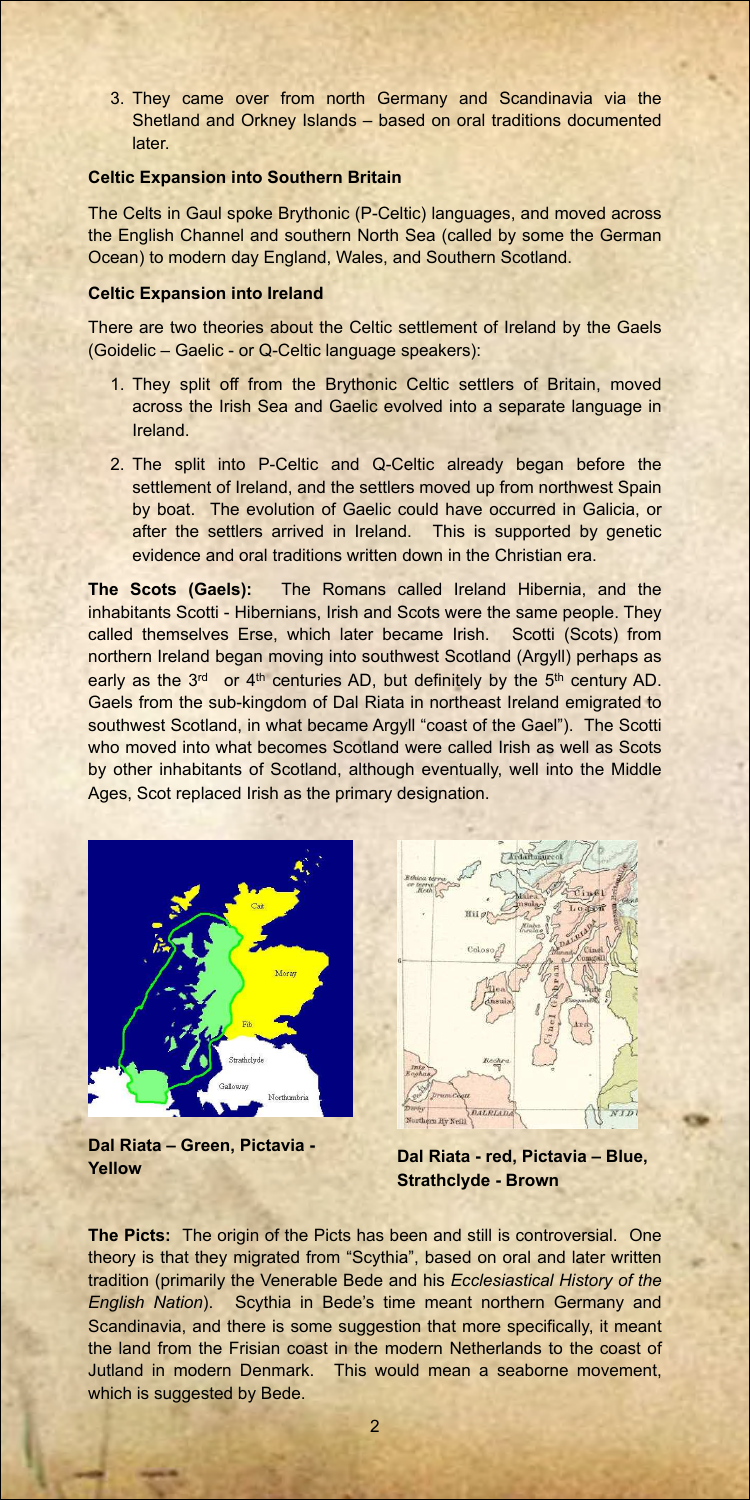One legend is that the Picts went to northern Ireland, without women, and were told that there was not enough land for them to settle there, but they should go to northern Britain, where they could find available land. This explains the presence of a proto-Pictish people in northern Ireland, the Cruithne, a tribe of apparently P-Celtic speakers in a largely Q-Celtic speaking northern Ireland. Some remained in Ireland and adopted the Q-Celtic language over time, while others moved into southwest Scotland and were later identified with the Picts of Galloway, who were later absorbed into the Welsh kingdom of Strathclyde, and so ultimately, into Scotland.

Although it is common today to identify the Picts as the *picture people*, based on the Latin root picto, there is another Celtic root word *pecht*, related to Pritani, from which Britanni evolved. Cruithne is the Q-Celtic word for Pritani. At this point, it should be obvious that due to the lack of written records and limited archaeological evidence, explaining the origin of the Picts (and whether or not they were tattooed) is a work in progress.

There is also evidence that the ancestors of the Picts arrived by boat in Shetland, and moved down to Orkney, then followed the coast to the east. These proto-Picts settled the coastal areas from Caithness in the north all the way down to the Firth of Forth region in South Central Scotland and inland at least to the Highland Line, and into the southeastern Highlands as far west as Pitlochry and Loch Tay. Pictish settlement in Western Scotland and the Isles may have been from Orkney south, or from the Cruithne of northern Ireland coasting northward – or both.

**Picts:** The Picts (called Cruithne in Gaelic) probably originated somewhere between modern Denmark and the Netherlands, roughly the same area where the English later migrated to, before moving on to England. In other

When the Romans arrived in Scotland in the first century AD, they identified the inhabitants as Caledonians. The Caledonians appear to have been the major tribe first encountered by the Romans, and as a result Caledonia and Caledonians was applied to all the peoples north of the Forth-Clyde line. The Antonine Wall, built by the Romans in this region, was roughly the boundary. By the late third century AD, the inhabitants are called Picts by the Romans, although this appears to be just the latest Roman name for the people beyond Roman influence. It may have been because they used woad (blue) coloring to paint their skin, or because they painted or tattooed symbols on their skin, or because Pict was the closest Latin word to *pecht*.

## **The Celtic Players as I See It**

Brythonic Celts (Britons, later called Welsh): The Brythonic Celts (Britons, later called Welsh by the English) came from Gaul via Southern Britain and went as far north as the Firth of Forth – River Clyde line. The modern name for the British (P-Celtic speakers other than Picts) is the Welsh. Wealas was the name the English gave to the Celts of southern Britain – their own name was Cymru. There were several Welsh kingdoms in lowland Scotland:

(1)*Strathclyde* in the southwest from the Clyde to just north of the modern border with England.

(2) *Rheged* in Cumbria, later absorbed by Strathclyde.

(3)Selgovia in the central borders region, later absorbed by the English of Northumbria.

(4) *Gododdin* in the eastern lowlands, also absorbed by Northumbria.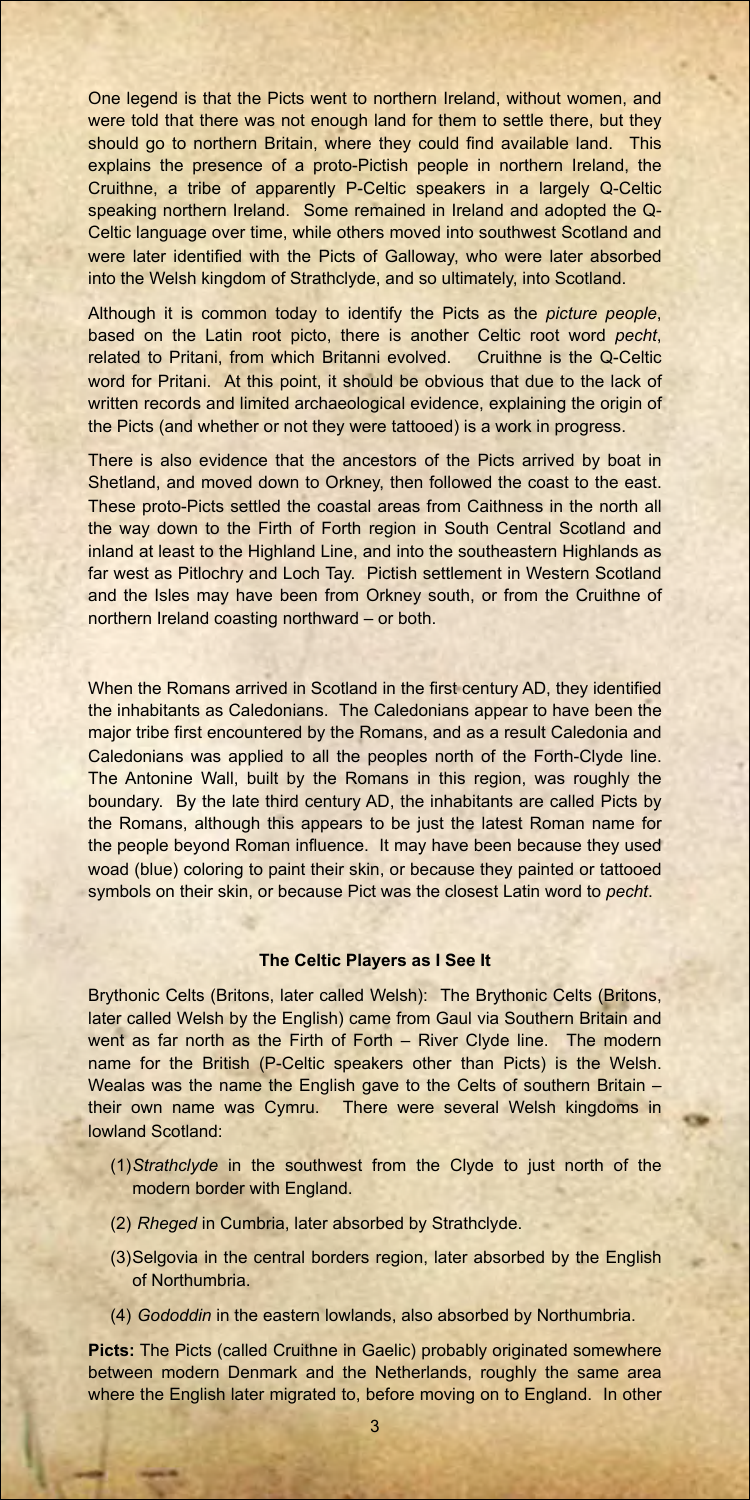words, when most of Central and western Europe was Celtic speaking. Sometime in the late first millennium BC, they went to Shetland and the Orkneys, perhaps simultaneously, and then spread down the east and west coasts of Scotland. On the east coast, they advanced until they met the Britons. On the west coast, they went as far as northern Argyll and the adjacent islands, and then jumped to northeast Ireland where they became the Cruithne. Some of the Cruithne were Gallicized and remained in Ireland. Others crossed the water to become the Picts of Galloway in the southwest, or joined the Picts of eastern Scotland above the Forth-Clyde line. Perhaps they were once linked but divided by the expansion of the Britons from the South. Most linguists now believe that Pictish is a P-Celtic language related more closely to modern Welsh than modern Scottish Gaelic, which increases the probability that the Picts emigrated from lands adjacent to Gaul (the heart of the P-Celtic lands).

Pictish sub-kingdoms (from Wikipedia):

- [Cait,](http://en.wikipedia.org/wiki/Kingdom_of_Cat) situated in modern [Caithness](http://en.wikipedia.org/wiki/Caithness) and [Sutherland](http://en.wikipedia.org/wiki/Sutherland)
- Ce, situated in modern [Mar](http://en.wikipedia.org/wiki/Marr) and [Buchan](http://en.wikipedia.org/wiki/Buchan)
- **Circinn**, perhaps situated in modern [Angus](http://en.wikipedia.org/wiki/Angus) and [the Mearns.](http://en.wikipedia.org/wiki/The_Mearns)
- Fib, the modern [Fife](http://en.wikipedia.org/wiki/Fife), known to this day as 'the Kingdom of Fife'
- Fidach, location unknown
- **Fotla**, modern [Atholl](http://en.wikipedia.org/wiki/Atholl) (*Ath-Fotla*)
- **[Fortriu](http://en.wikipedia.org/wiki/Fortriu)**, cognate with the *Verturiones* of the Romans; recently shown to be centered around [Moray](http://en.wikipedia.org/wiki/Moray)

Eventually these kingdoms seemed to coalesce into a northern Pictish kingdom and a southern Pictish kingdom, with most historians suggesting that the dividing line was an extension of the Grampian Mountains called the Mounth that reached the sea near Stonehaven. The northern kingdom was centered on Fortriu in ancient Moray (somewhat larger than later Moray shire). The southern kingdom was once thought to be around Perth, so this suggests that the southern kingdom was most likely Fib or Fotla. The rulers of the Pictish sub-kingdoms (tribes) were called Mormaers.

The Picts were matrilineal (chose kings from the mother's line) but NOT matriarchal (men dominated government and society). The other Celtic and Germanic societies were both patriarchal and patrilineal (kingship through the father's line). In both societies, the kings were traditionally chosen by the royal family from amongst the close relatives of the previous king (matrilineal line for the Picts, patrilineal line for the Scots).

**Scots**: The Scots came from Galicia in northwestern Spain and immigrated to Ireland by sea across the Bay of Biscay and from there into southern Ireland, perhaps in about 600-700 BC, just after the Celtic incursion to Britain. This is supported by DNA evidence from Sykes and others. They occupied the entire island before the arrival of the Pictish contingent (the

Cruithne) in northeast Ireland. From Ireland, immigrants from the subkingdom of Dal Riata began to drift into Argyll. This movement increased significantly in the 5<sup>th</sup> century AD, and led to Dal Riatan overlordship of the Scottish settlement of Argyll.

Scottish sub-Kingdoms: Initially, sub-kingdoms subject to *Dal Riata* in Ireland were established in Argyll, but sometime in the 7th century AD, *Dal Riata in Scotland* became independent of Dal Riata in Ireland. There were several sub-kingdoms in Scotland, known as kindreds, the most important of which were the *Cenel Loairn* (kindred of Loarn) in north and mid-Argyll, the *Cenel nEngusa* (kindred of Oengus) on Islay, and the *Cenel nGabrain* (kindred of Gabran) in Kintyre. Eventually, the *kindred of Gabran* prevailed over the others, and became the high kings of *Dal Riata* of Scotland, but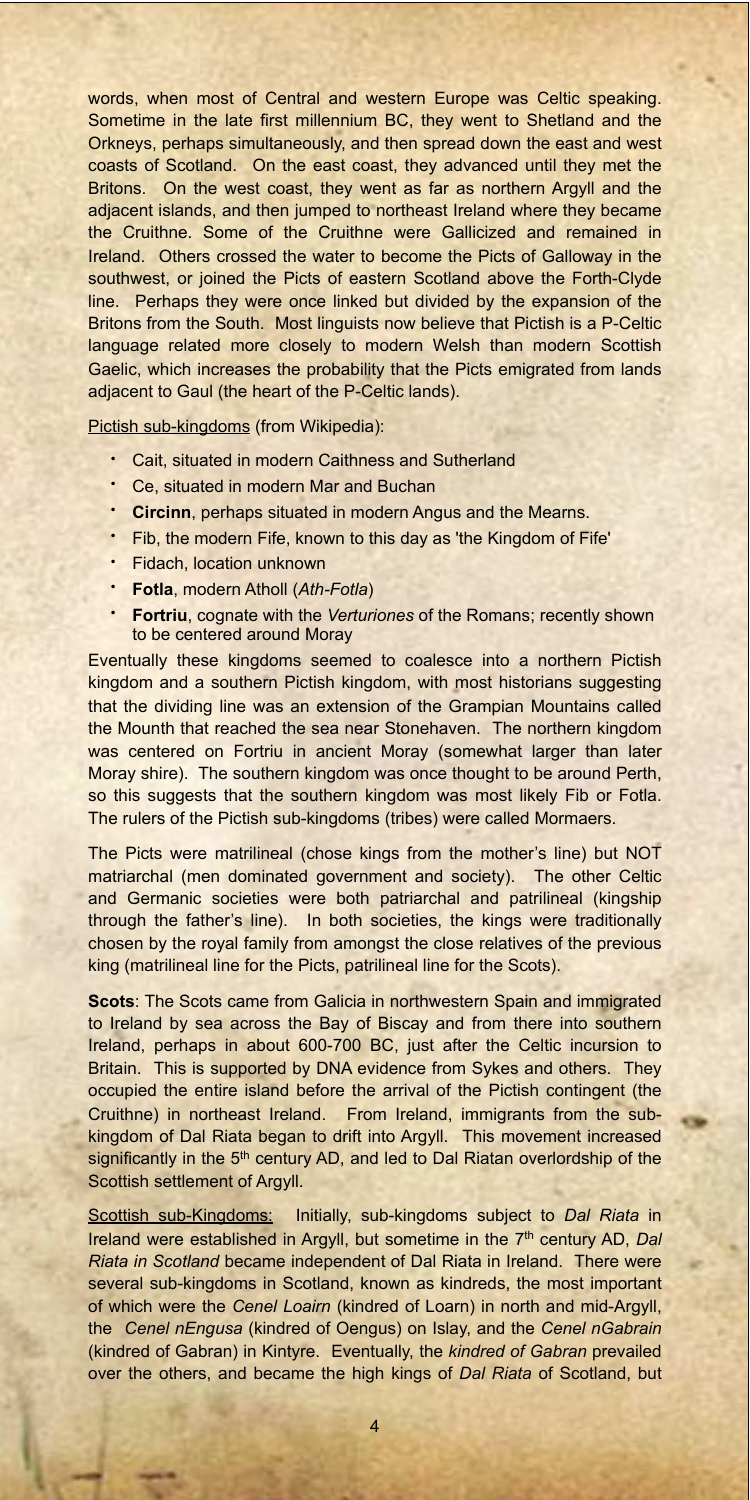the later Mormaers of *Moray* claimed to be descendants of the kindred of Loarn.

# **The Germans**

**English:** Germanic peoples (called Saxons after their weapon of choice, the knife called a saxe) began raiding England as early as the third century AD. Saxon appears to be a generic Roman name for any Germanic raiders from the Netherlands to Jutland in Denmark. By the fourth century AD, raiding had increased sufficiently to cause the Romans, who occupied southern Britain to be alarmed. In the so-called Great Conspiracy of the late 4th century AD, Britain was simultaneously assaulted by Saxons, Picts, and Irish. After the collapse of Roman Britain in the early 5<sup>th</sup> century AD, Germanic peoples began a serious assault on Britain aimed at conquest of the island. This resulted in the establishment of Germanic conquest kingdoms in northeast Britain. In Scotland, it was the English (Angles) who were the threat. The English kingdom of Deira was established in modern Yorkshire, and the English kingdom of Bernicia in modern Northumberland. Bernicia expanded into Lothian by conquering the Welsh kingdom of Gododdin and the northern lowlands, while Deira expanded westward into the Welsh kingdom of Elmet and pressed the Welsh kingdom of Cumbria. Eventually, Bernicia united with Deira to form the English kingdom of Northumberland, and came to dominate northern England and Lowland Scotland.

In the mid  $12<sup>th</sup>$  century, a descendant of an earlier sub-king of Man, Somerled, rebelled and established the sub-kingdom kingdom, later Lordship, of the Isles. Somerled's overlord was the King of Norway. By a treaty between Scotland and Norway in 1266, overlordship of the Isles was transferred to the King of Scotland, and the Isles became a Lordship under the King of Scotland. The Lordship of the Isles, although technically under Scotland, functioned as an independent state until it was suppressed by Scotland in the late 15<sup>th</sup> century. Somerled's grandson Donald was Lord of the Isle and the first chief of what became Clan MacDonald.

**The Norwegians (Vikings):** The first Norwegian (Viking) raid on Northumbria was in 793 AD when the monastery on the island of Lindisfarne was sacked, followed by the sacking of the monastery of Iona in Dal Riata. The Vikings went on to conquer Shetland, the Orkneys, Caithness and Sutherland, the Inner and Outer Hebrides and Kintyre. These areas were initially ruled by independent Norse earls, but were subdued by the early 10<sup>th</sup> century AD by the King of Norway. The Norse king created a sub-kingdom under his control called Man and the Isles, which included the inner and outer Hebrides, Kintyre, and the Isle of Man.

Orkney remained a Norse earldom until 1468, when it was transferred to Scotland from Norway to pay off a debt. Up until 1468, the Scottish Barons

and Chiefs Sinclair were also Norse earls of Orkney. After 1468, they continued as earls of Orkney under the Scottish King.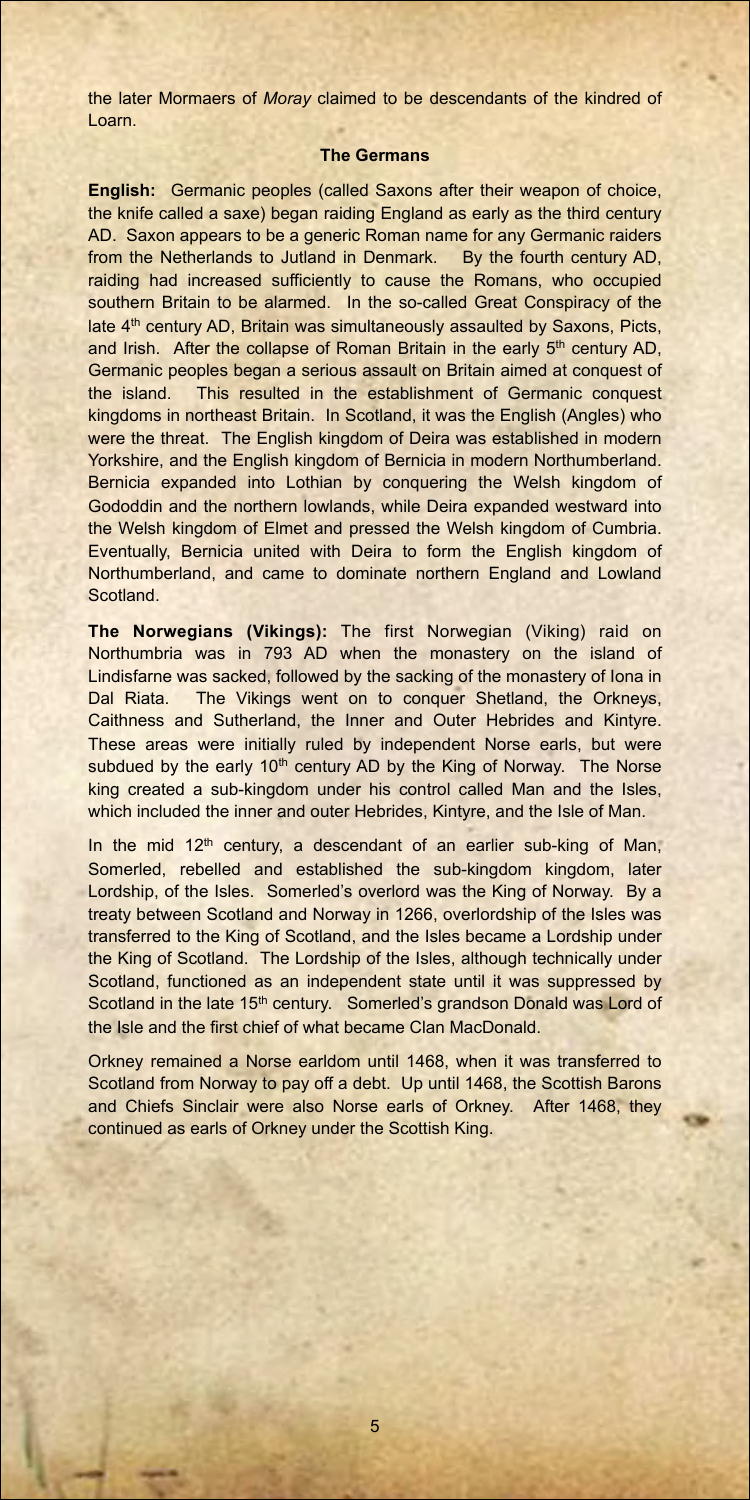

# **The Normans**

King MacBeth recruited Norman mercenaries during his reign, before the Normal conquest of England that began in 1066 AD, but it was not until the reign of Kind David I (1112-1153 AD) that large numbers of Normans came to Scotland. The Normans were descendants of Viking raiders who seized what became known as Normandy (land of the Northmen) in coastal northern France. They were primarily Danes and Norse. By the 11<sup>th</sup> Century AD, they had adopted the French language (with Norse variations) and much of French culture. The term also came to include Bretons from France (Celts) and Flemish (Germans).

King David intended to initiate Anglo-Norman institutions in Scotland, and granted land (fiefdoms) to Norman knights and nobles, and appointed them to important royal positions. David introduced the burgh system to Scotland and was patron to many Norman-style monasteries. Many Highland and Lowland clans have their origin in this Norman migration, including those of Bruce, Fraser, Ramsay, Ogilvie, Montgomery, Sinclair, Pollock, Douglas and Gordon.

#### **Consolidation of Scotland - Timeline**

c. 600-843 AD – Alternating Pictish domination of Dal Riata, Dal Riatan independence from the Picts, occasional Dal Riatan domination of all or part of the Pictish lands.

c. 843 - 900 AD: Dal Riata (Scots) and Pictavia (Picts) formally united as the Kingdom of Alba under Kenneth MacAlpin sometime between the mid 800s and 900 AD under Gaelic speaking kings. 843 AD is the traditional date of the union of the two kingdoms under Kenneth MacAlpin.

c.900-1018 AD – Kingdom of Alba. The kings of Alba chose to utilize Gaelic rather than Pictish culture as the basis for consolidation. This was most likely because Roman Christianity had replaced Celtic Christianity in Alba even before the consolidation, and Roman Christianity was highly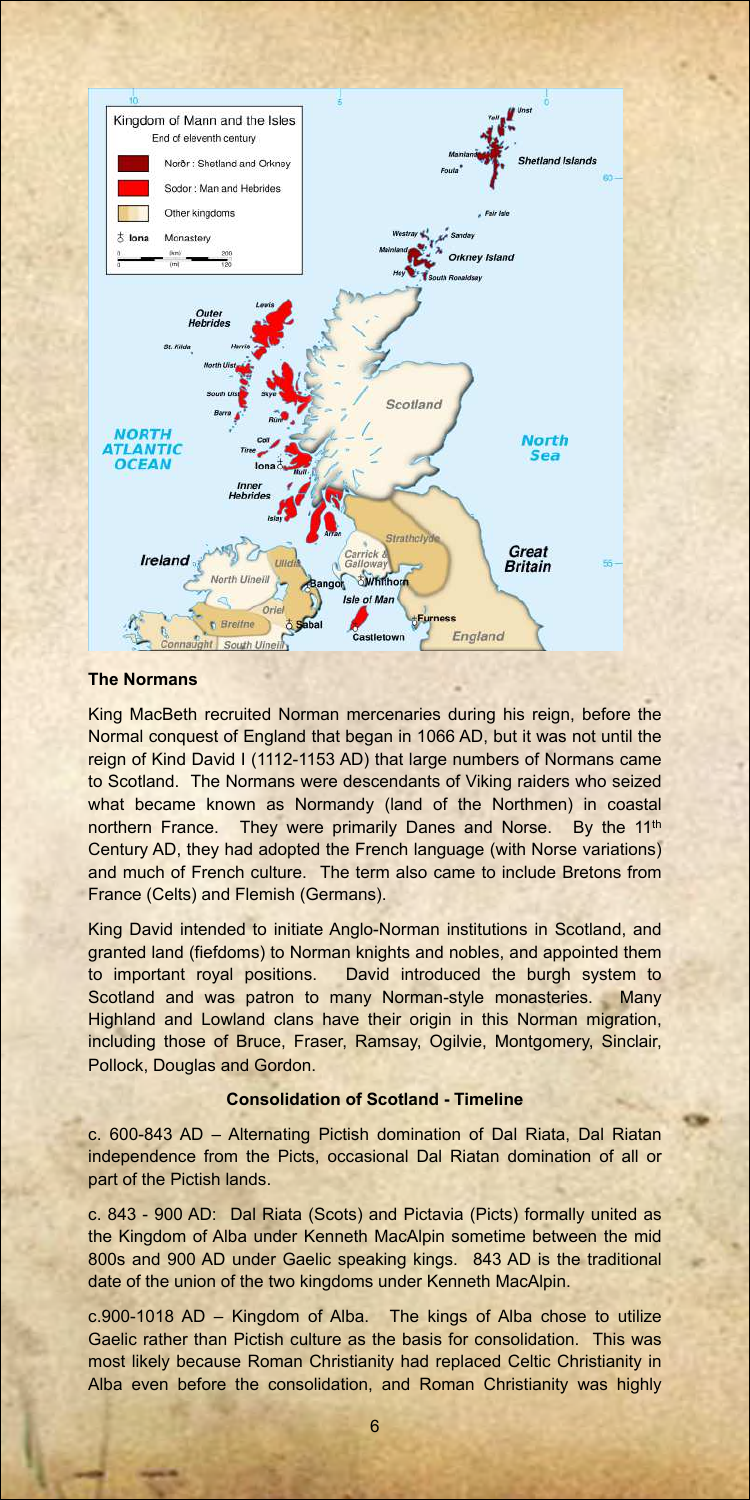patriarchal and therefore of greater use by the Kings of Alba in consolidating their control of the unified kingdom.

1018 AD – (Welsh) Strathclyde incorporated into Alba, which begins the transformation of Alba into Scotland. Lothian down to the River Tweed taken from the Angles and incorporated into Scotland. The southern part of the old English kingdom of Northumberland was conquered by the Vikings, leaving only the northern part of the Kingdom (Bernicia), which included Lothian. The northern part of Bernicia was taken by the Scots.

1040 AD – MacBeth, Mormaer of Moray, defeats and replaces Duncan I, king of Scotland (ancestor of Clan Donnachaidh), and MacBeth becomes king of Scotland. Before this, Moray was semi-independent of Alba. As a result of MacBeth assuming the crown of Scotland, Moray is fully integrated into the kingdom.

**Scotland** came into existence as the Kingdom of Alba in c.843 AD when Kenneth MacAlpin consolidated the Dal Riatan Gaelic royal line (patrilineal) with the Pictish royal line (matrilineal) – he descended in the male line from the kings of Dal Riata and in the female line from the kings of the Picts. Keep in mind that the change from tribal to national identity took even longer than the consolidation of nations.

1243 AD – Galloway incorporated into Scotland. Galloway was probably a Pictish kingdom that was later overrun by Norse and Gallo-Norse invaders, and then became part of Scotland.

1266 AD – Lordship of the Isles incorporated into Scotland.

1468 AD – Orkney and Shetland incorporated into Scotland. Orkney may have been a separate Pictish sub-kingdom before the conquest by the Norse.



**The Bottom Line**

The **consolidation of Scotland** as we know it today was not accomplished until 1469 – a process that took over 600 years. Depending on which part of Scotland one refers to, the ancestry (and DNA) as of 1500 AD was a mix, roughly speaking, of the following components:

- 1. Northern Highlands (Caithness, Sutherland, and Ross, and adjacent areas), Outer Hebrides, Orkney and Shetland - pre-Celtic, Pictish, and Norse.
- 2. Southwest and Central Highlands (mainland Argyll, western Atholl, eastern Inverness shire, and adjacent areas) – pre-Celtic, Gaels.
- 3. Inner Hebrides and Kintyre pre-Celtic, Gaelic, Norse.
- 4. Coastal from city of Inverness to the Firth of Forth, pre-Celtic, Pictish, and Norman.
- 5. East Central Scotland (eastern Atholl and adjacent areas) pre-Celtic, Pictish. Atholl was an area of Pictish-Gaelic contact and mixing, as were other areas along the Pictish-Gaelic border.